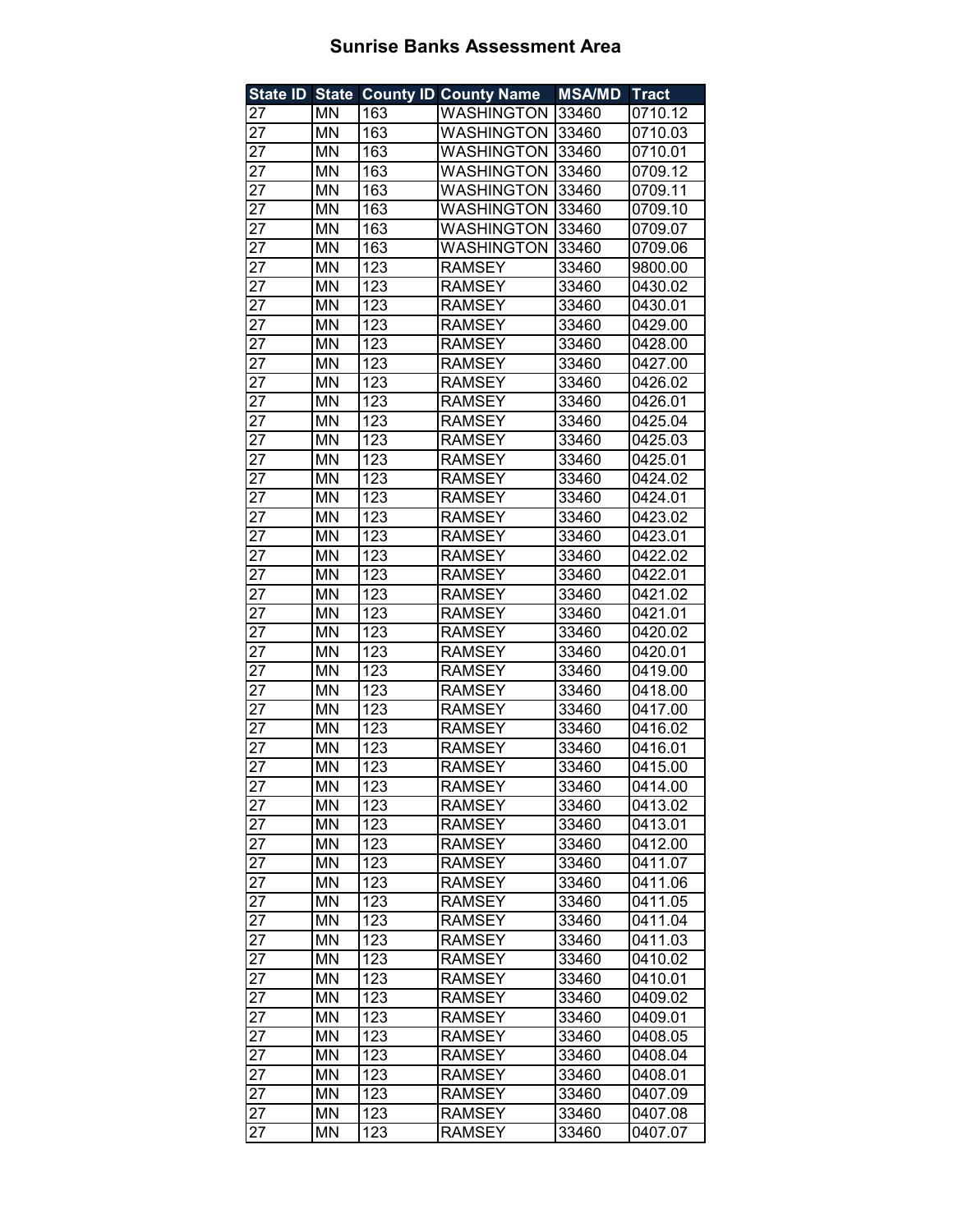|                 |           |     | State ID State County ID County Name | <b>MSA/MD</b> | <b>Tract</b> |
|-----------------|-----------|-----|--------------------------------------|---------------|--------------|
| 27              | ΜN        | 123 | <b>RAMSEY</b>                        | 33460         | 0407.06      |
| 27              | MN        | 123 | <b>RAMSEY</b>                        | 33460         | 0407.05      |
| 27              | MN        | 123 | <b>RAMSEY</b>                        | 33460         | 0407.04      |
| 27              | <b>MN</b> | 123 | <b>RAMSEY</b>                        | 33460         | 0406.06      |
| 27              | MN        | 123 | <b>RAMSEY</b>                        | 33460         | 0406.05      |
| 27              | MN        | 123 | <b>RAMSEY</b>                        | 33460         | 0406.03      |
| 27              | MN        | 123 | <b>RAMSEY</b>                        | 33460         | 0406.01      |
| 27              | MN        | 123 | <b>RAMSEY</b>                        | 33460         | 0405.04      |
| 27              | MN        | 123 | <b>RAMSEY</b>                        | 33460         | 0405.03      |
| $\overline{27}$ | MN        | 123 | <b>RAMSEY</b>                        | 33460         | 0405.02      |
| 27              | MN        | 123 | <b>RAMSEY</b>                        | 33460         | 0404.02      |
| 27              | MN        | 123 | <b>RAMSEY</b>                        | 33460         | 0404.01      |
| 27              | MN        | 123 | <b>RAMSEY</b>                        | 33460         | 0403.02      |
| 27              | MN        | 123 | <b>RAMSEY</b>                        | 33460         | 0403.01      |
| 27              | MN        | 123 | <b>RAMSEY</b>                        | 33460         | 0402.00      |
| 27              | MN        | 123 | <b>RAMSEY</b>                        | 33460         | 0401.02      |
| 27              | MN        | 123 | <b>RAMSEY</b>                        | 33460         | 0401.01      |
| 27              | MN        | 123 | <b>RAMSEY</b>                        | 33460         | 0376.04      |
| 27              | MN        | 123 | <b>RAMSEY</b>                        | 33460         | 0376.03      |
|                 |           |     | <b>RAMSEY</b>                        |               |              |
| 27              | MN        | 123 |                                      | 33460         | 0376.01      |
| 27              | MN        | 123 | <b>RAMSEY</b>                        | 33460         | 0375.00      |
| 27              | MN        | 123 | <b>RAMSEY</b>                        | 33460         | 0374.03      |
| 27              | MN        | 123 | <b>RAMSEY</b>                        | 33460         | 0374.02      |
| 27              | MN        | 123 | <b>RAMSEY</b>                        | 33460         | 0372.00      |
| 27              | MN        | 123 | <b>RAMSEY</b>                        | 33460         | 0371.00      |
| 27              | MN        | 123 | <b>RAMSEY</b>                        | 33460         | 0370.00      |
| 27              | MN        | 123 | <b>RAMSEY</b>                        | 33460         | 0369.00      |
| 27              | MN        | 123 | <b>RAMSEY</b>                        | 33460         | 0368.00      |
| 27              | MN        | 123 | <b>RAMSEY</b>                        | 33460         | 0367.00      |
| 27              | MN        | 123 | <b>RAMSEY</b>                        | 33460         | 0366.00      |
| 27              | MN        | 123 | <b>RAMSEY</b>                        | 33460         | 0365.00      |
| 27              | MN        | 123 | <b>RAMSEY</b>                        | 33460         | 0364.00      |
| 27              | MN        | 123 | <b>RAMSEY</b>                        | 33460         | 0363.00      |
| 27              | MN        | 123 | <b>RAMSEY</b>                        | 33460         | 0361.00      |
| 27              | MN        | 123 | <b>RAMSEY</b>                        | 33460         | 0360.00      |
| 27              | ΜN        | 123 | <b>RAMSEY</b>                        | 33460         | 0359.00      |
| 27              | MN        | 123 | <b>RAMSEY</b>                        | 33460         | 0358.00      |
| 27              | MN        | 123 | <b>RAMSEY</b>                        | 33460         | 0357.00      |
| 27              | MN        | 123 | <b>RAMSEY</b>                        | 33460         | 0355.00      |
| 27              | MN        | 123 | <b>RAMSEY</b>                        | 33460         | 0353.00      |
| 27              | ΜN        | 123 | <b>RAMSEY</b>                        | 33460         | 0352.00      |
| 27              | ΜN        | 123 | <b>RAMSEY</b>                        | 33460         | 0351.00      |
| 27              | MN        | 123 | <b>RAMSEY</b>                        | 33460         | 0350.00      |
| 27              | ΜN        | 123 | <b>RAMSEY</b>                        | 33460         | 0349.00      |
| 27              | ΜN        | 123 | <b>RAMSEY</b>                        | 33460         | 0347.02      |
| 27              | MN        | 123 | <b>RAMSEY</b>                        | 33460         | 0347.01      |
| 27              | ΜN        | 123 | <b>RAMSEY</b>                        | 33460         | 0346.02      |
| 27              | MN        | 123 | <b>RAMSEY</b>                        | 33460         | 0346.01      |
| 27              | ΜN        | 123 | <b>RAMSEY</b>                        | 33460         | 0345.00      |
| 27              | ΜN        | 123 | <b>RAMSEY</b>                        | 33460         | 0344.00      |
| 27              | ΜN        | 123 | <b>RAMSEY</b>                        | 33460         | 0342.04      |
| 27              | ΜN        | 123 | <b>RAMSEY</b>                        | 33460         | 0342.03      |
| 27              | ΜN        | 123 | <b>RAMSEY</b>                        | 33460         | 0342.01      |
| 27              | MN        | 123 | <b>RAMSEY</b>                        | 33460         | 0340.00      |
|                 |           |     |                                      |               |              |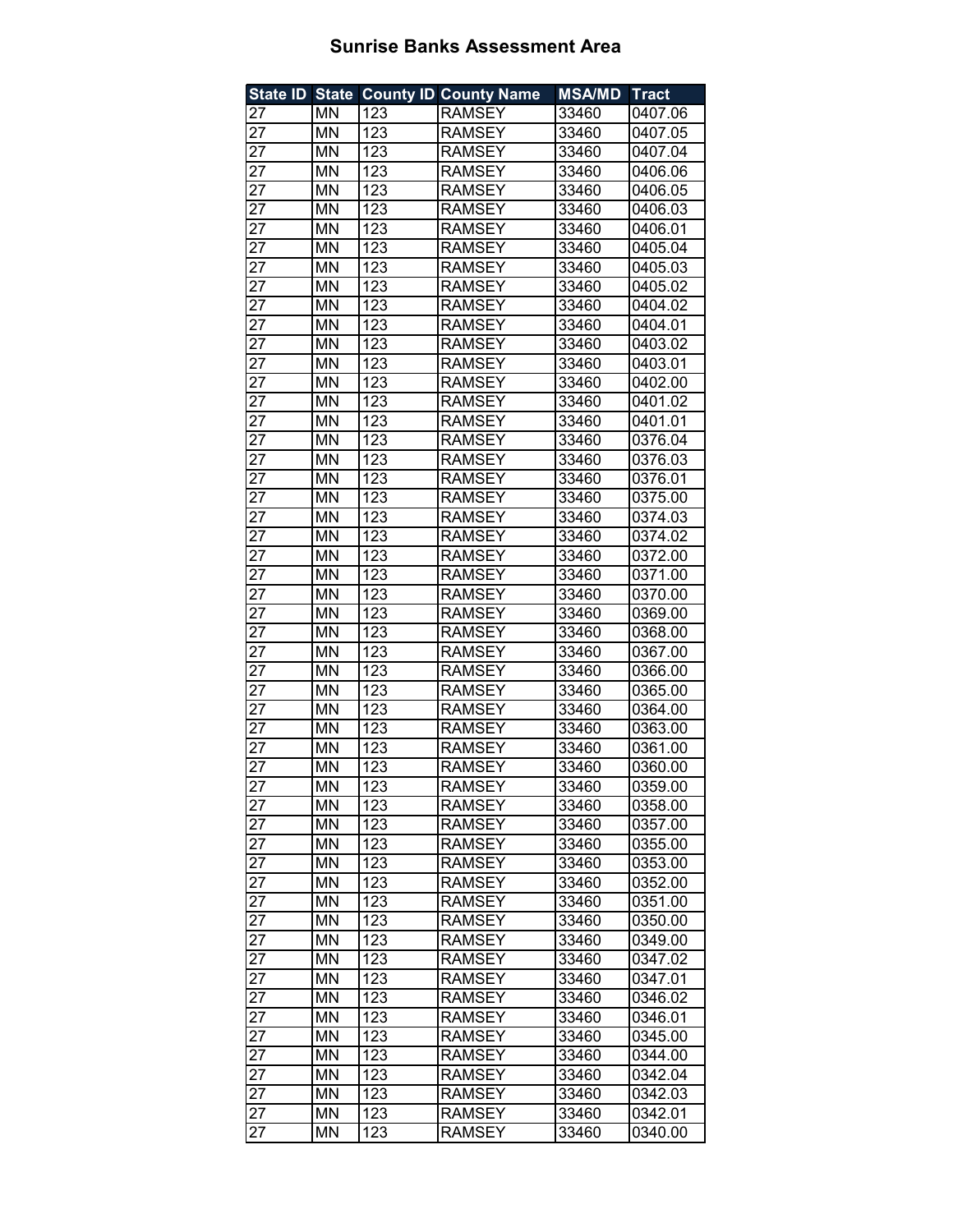|                 |           |     | State ID State County ID County Name | <b>MSA/MD</b>  | <b>Tract</b>       |
|-----------------|-----------|-----|--------------------------------------|----------------|--------------------|
| 27              | ΜN        | 123 | <b>RAMSEY</b>                        | 33460          | 0339.00            |
| 27              | MN        | 123 | <b>RAMSEY</b>                        | 33460          | 0338.00            |
| 27              | MN        | 123 | <b>RAMSEY</b>                        | 33460          | 0337.00            |
| 27              | <b>MN</b> | 123 | <b>RAMSEY</b>                        | 33460          | 0336.00            |
| 27              | <b>MN</b> | 123 | <b>RAMSEY</b>                        | 33460          | 0335.00            |
| 27              | MN        | 123 | <b>RAMSEY</b>                        | 33460          | 0334.00            |
| 27              | MN        | 123 | <b>RAMSEY</b>                        | 33460          | 0333.00            |
| 27              | MN        | 123 | <b>RAMSEY</b>                        | 33460          | 0332.00            |
| 27              | MN        | 123 | <b>RAMSEY</b>                        | 33460          | 0331.00            |
| $\overline{27}$ | MN        | 123 | <b>RAMSEY</b>                        | 33460          | 0330.00            |
| 27              | MN        | 123 | <b>RAMSEY</b>                        | 33460          | 0327.00            |
| 27              | MN        | 123 | <b>RAMSEY</b>                        | 33460          | 0326.00            |
| 27              | MN        | 123 | <b>RAMSEY</b>                        | 33460          | 0325.00            |
| 27              | MN        | 123 | <b>RAMSEY</b>                        | 33460          | 0324.00            |
| 27              | MN        | 123 | <b>RAMSEY</b>                        | 33460          | 0323.00            |
| 27              | MN        | 123 | <b>RAMSEY</b>                        | 33460          | 0322.00            |
| 27              | MN        | 123 | <b>RAMSEY</b>                        | 33460          | 0321.00            |
| 27              | MN        | 123 | <b>RAMSEY</b>                        | 33460          | 0320.00            |
| 27              | MN        | 123 | <b>RAMSEY</b>                        | 33460          | 0319.00            |
| 27              | <b>MN</b> | 123 | <b>RAMSEY</b>                        | 33460          | 0318.02            |
| 27              | MN        | 123 | <b>RAMSEY</b>                        | 33460          | 0318.01            |
| 27              | MN        | 123 | <b>RAMSEY</b>                        | 33460          | 0317.02            |
| 27              | MN        | 123 | <b>RAMSEY</b>                        | 33460          | 0317.01            |
| 27              | MN        | 123 | <b>RAMSEY</b>                        | 33460          | 0316.00            |
| 27              | MN        | 123 | <b>RAMSEY</b>                        | 33460          | 0315.00            |
| 27              | MN        | 123 | <b>RAMSEY</b>                        | 33460          | 0314.00            |
| 27              | MN        | 123 | <b>RAMSEY</b>                        | 33460          | 0313.00            |
| 27              | MN        | 123 | <b>RAMSEY</b>                        |                |                    |
| 27              | MN        | 123 | <b>RAMSEY</b>                        | 33460<br>33460 | 0312.00<br>0311.00 |
|                 | MN        | 123 | <b>RAMSEY</b>                        |                | 0310.00            |
| 27              | MN        | 123 |                                      | 33460<br>33460 |                    |
| 27              |           | 123 | <b>RAMSEY</b>                        |                | 0309.00            |
| 27              | MN        |     | <b>RAMSEY</b>                        | 33460          | 0308.00            |
| 27              | MN        | 123 | <b>RAMSEY</b>                        | 33460          | 0307.04            |
| 27              | MN        | 123 | <b>RAMSEY</b>                        | 33460          | 0307.03            |
| 27              | MN        | 123 | <b>RAMSEY</b>                        | 33460          | 0307.02            |
| 27              | ΜN        | 123 | <b>RAMSEY</b>                        | 33460          | 0306.02            |
| 27              | MN        | 123 | <b>RAMSEY</b>                        | 33460          | 0306.01            |
| 27              | MN        | 123 | <b>RAMSEY</b>                        | 33460          | 0305.00            |
| 27              | MN        | 123 | <b>RAMSEY</b>                        | 33460          | 0304.00            |
| 27              | MN        | 123 | <b>RAMSEY</b>                        | 33460          | 0303.00            |
| 27              | ΜN        | 123 | <b>RAMSEY</b>                        | 33460          | 0302.02            |
| 27              | ΜN        | 123 | <b>RAMSEY</b>                        | 33460          | 0302.01            |
| 27              | MN        | 123 | <b>RAMSEY</b>                        | 33460          | 0301.00            |
| 27              | ΜN        | 053 | <b>HENNEPIN</b>                      | 33460          | 9801.00            |
| 27              | ΜN        | 053 | <b>HENNEPIN</b>                      | 33460          | 9800.00            |
| 27              | MN        | 053 | <b>HENNEPIN</b>                      | 33460          | 1263.00            |
| 27              | ΜN        | 053 | <b>HENNEPIN</b>                      | 33460          | 1262.02            |
| 27              | MN        | 053 | <b>HENNEPIN</b>                      | 33460          | 1262.01            |
| 27              | ΜN        | 053 | <b>HENNEPIN</b>                      | 33460          | 1261.02            |
| 27              | ΜN        | 053 | <b>HENNEPIN</b>                      | 33460          | 1261.01            |
| 27              | ΜN        | 053 | <b>HENNEPIN</b>                      | 33460          | 1260.00            |
| 27              | ΜN        | 053 | <b>HENNEPIN</b>                      | 33460          | 1259.00            |
| 27              | ΜN        | 053 | <b>HENNEPIN</b>                      | 33460          | 1258.00            |
| 27              | MN        | 053 | <b>HENNEPIN</b>                      | 33460          | 1257.00            |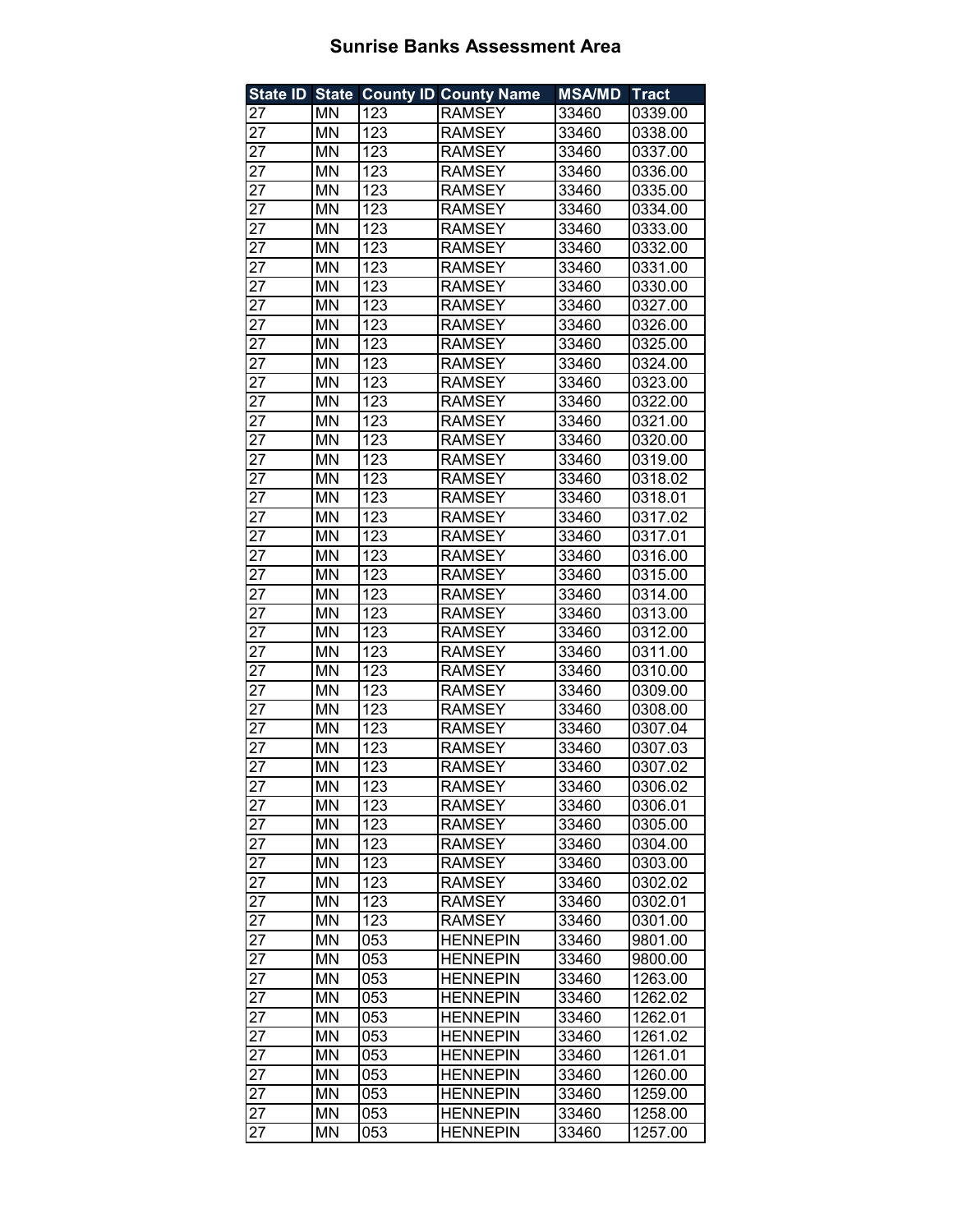| <b>State ID State</b> |           |     | <b>County ID County Name</b> | <b>MSA/MD</b> | <b>Tract</b> |
|-----------------------|-----------|-----|------------------------------|---------------|--------------|
| 27                    | MN        | 053 | <b>HENNEPIN</b>              | 33460         | 1256.00      |
| 27                    | <b>MN</b> | 053 | <b>HENNEPIN</b>              | 33460         | 1255.00      |
| 27                    | MN        | 053 | <b>HENNEPIN</b>              | 33460         | 1226.00      |
| 27                    | <b>MN</b> | 053 | <b>HENNEPIN</b>              | 33460         | 1225.00      |
| 27                    | MN        | 053 | <b>HENNEPIN</b>              | 33460         | 1116.00      |
| $\overline{27}$       | MN        | 053 | <b>HENNEPIN</b>              | 33460         | 1115.00      |
| 27                    | MN        | 053 | <b>HENNEPIN</b>              | 33460         | 1114.00      |
| 27                    | MN        | 053 | <b>HENNEPIN</b>              | 33460         | 1113.00      |
| 27                    | <b>MN</b> | 053 | <b>HENNEPIN</b>              | 33460         | 1112.00      |
| $\overline{27}$       | MN        | 053 | <b>HENNEPIN</b>              | 33460         | 1111.00      |
| $\overline{27}$       | <b>MN</b> | 053 | <b>HENNEPIN</b>              | 33460         | 1109.00      |
| 27                    | <b>MN</b> | 053 | <b>HENNEPIN</b>              | 33460         | 1108.00      |
| $\overline{27}$       | <b>MN</b> | 053 | <b>HENNEPIN</b>              | 33460         | 1105.00      |
| 27                    | MN        | 053 | <b>HENNEPIN</b>              | 33460         | 1104.00      |
| 27                    | <b>MN</b> | 053 | <b>HENNEPIN</b>              | 33460         | 1102.00      |
| 27                    | ΜN        | 053 | <b>HENNEPIN</b>              | 33460         | 1101.00      |
| 27                    | <b>MN</b> | 053 | <b>HENNEPIN</b>              | 33460         | 1100.00      |
| 27                    | MN        | 053 | <b>HENNEPIN</b>              | 33460         | 1099.00      |
| 27                    | MN        | 053 | <b>HENNEPIN</b>              | 33460         | 1098.00      |
| 27                    | MN        | 053 | <b>HENNEPIN</b>              | 33460         | 1097.00      |
| 27                    | MN        | 053 | <b>HENNEPIN</b>              | 33460         | 1094.00      |
| 27                    | MN        | 053 | <b>HENNEPIN</b>              | 33460         | 1093.00      |
| 27                    | MN        | 053 | <b>HENNEPIN</b>              | 33460         | 1092.00      |
| 27                    | MN        | 053 | <b>HENNEPIN</b>              | 33460         | 1091.00      |
| 27                    | MN        | 053 | <b>HENNEPIN</b>              | 33460         | 1090.00      |
| 27                    | MN        | 053 | <b>HENNEPIN</b>              | 33460         | 1089.00      |
| 27                    | MN        | 053 | <b>HENNEPIN</b>              | 33460         | 1088.00      |
| 27                    | <b>MN</b> | 053 | <b>HENNEPIN</b>              | 33460         | 1087.00      |
| 27                    | <b>MN</b> | 053 | <b>HENNEPIN</b>              | 33460         | 1086.00      |
| 27                    | <b>MN</b> | 053 | <b>HENNEPIN</b>              | 33460         | 1080.00      |
| 27                    | <b>MN</b> | 053 | <b>HENNEPIN</b>              | 33460         | 1076.00      |
| 27                    | MN        | 053 | <b>HENNEPIN</b>              | 33460         | 1075.00      |
| 27                    | <b>MN</b> | 053 | <b>HENNEPIN</b>              | 33460         | 1074.00      |
| 27                    | MN        | 053 | <b>HENNEPIN</b>              | 33460         | 1070.00      |
| $2\overline{7}$       | MN        | 053 | <b>HENNEPIN</b>              | 33460         | 1069.00      |
| 27                    | ΜN        | 053 | <b>HENNEPIN</b>              | 33460         | 1067.00      |
| 27                    | MN        | 053 | <b>HENNEPIN</b>              | 33460         | 1066.00      |
| $\overline{27}$       | MN        | 053 | <b>HENNEPIN</b>              | 33460         | 1065.00      |
| 27                    | MN        | 053 | <b>HENNEPIN</b>              | 33460         | 1064.00      |
| 27                    | MN        | 053 | <b>HENNEPIN</b>              | 33460         | 1062.00      |
| 27                    | MN        | 053 | <b>HENNEPIN</b>              | 33460         | 1060.00      |
| 27                    | <b>MN</b> | 053 | <b>HENNEPIN</b>              | 33460         | 1057.00      |
| 27                    | MN        | 053 | <b>HENNEPIN</b>              | 33460         | 1056.00      |
| 27                    | MN        | 053 | <b>HENNEPIN</b>              | 33460         | 1055.00      |
| 27                    | ΜN        | 053 | <b>HENNEPIN</b>              | 33460         | 1054.00      |
| 27                    | MN        | 053 | <b>HENNEPIN</b>              | 33460         | 1052.04      |
| 27                    | ΜN        | 053 | <b>HENNEPIN</b>              | 33460         | 1052.01      |
| 27                    | MN        | 053 | <b>HENNEPIN</b>              | 33460         | 1051.00      |
| 27                    | MN        | 053 | <b>HENNEPIN</b>              | 33460         | 1049.02      |
| 27                    | MN        | 053 | HENNEPIN                     | 33460         | 1049.01      |
| 27                    | MN        | 053 | <b>HENNEPIN</b>              | 33460         | 1048.02      |
| 27                    | MN        | 053 | <b>HENNEPIN</b>              | 33460         | 1048.01      |
| 27                    | ΜN        | 053 | <b>HENNEPIN</b>              | 33460         | 1044.00      |
| 27                    | MN        | 053 | <b>HENNEPIN</b>              | 33460         | 1041.00      |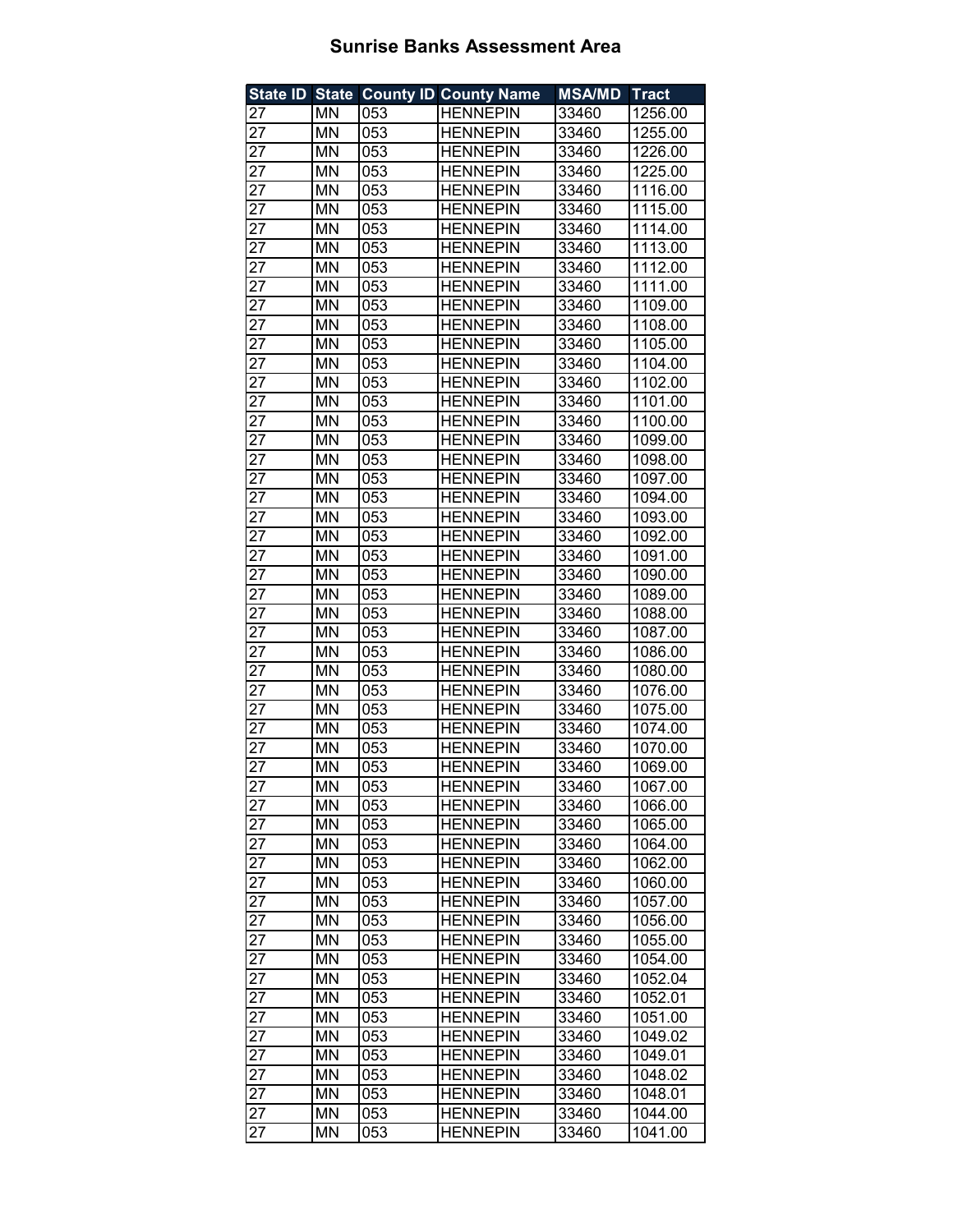| <b>State ID State</b> |           |     | <b>County ID County Name</b> | <b>MSA/MD</b> | <b>Tract</b> |
|-----------------------|-----------|-----|------------------------------|---------------|--------------|
| 27                    | MN        | 053 | <b>HENNEPIN</b>              | 33460         | 1040.02      |
| 27                    | <b>MN</b> | 053 | <b>HENNEPIN</b>              | 33460         | 1040.01      |
| 27                    | MN        | 053 | <b>HENNEPIN</b>              | 33460         | 1039.00      |
| 27                    | <b>MN</b> | 053 | <b>HENNEPIN</b>              | 33460         | 1037.00      |
| 27                    | MN        | 053 | <b>HENNEPIN</b>              | 33460         | 1036.00      |
| 27                    | MN        | 053 | <b>HENNEPIN</b>              | 33460         | 1034.00      |
| 27                    | MN        | 053 | <b>HENNEPIN</b>              | 33460         | 1031.00      |
| 27                    | MN        | 053 | <b>HENNEPIN</b>              | 33460         | 1030.00      |
| 27                    | <b>MN</b> | 053 | <b>HENNEPIN</b>              | 33460         | 1028.00      |
| $\overline{27}$       | MN        | 053 | <b>HENNEPIN</b>              | 33460         | 1026.00      |
| $\overline{27}$       | <b>MN</b> | 053 | <b>HENNEPIN</b>              | 33460         | 1025.00      |
| 27                    | <b>MN</b> | 053 | <b>HENNEPIN</b>              | 33460         | 1021.00      |
| $\overline{27}$       | <b>MN</b> | 053 | <b>HENNEPIN</b>              | 33460         | 1020.00      |
| 27                    | MN        | 053 | <b>HENNEPIN</b>              | 33460         | 1019.00      |
| 27                    | <b>MN</b> | 053 | <b>HENNEPIN</b>              | 33460         | 1018.00      |
| 27                    | MN        | 053 | <b>HENNEPIN</b>              | 33460         | 1016.00      |
| 27                    | MN        | 053 | <b>HENNEPIN</b>              | 33460         | 1013.00      |
| 27                    | MN        | 053 | <b>HENNEPIN</b>              | 33460         | 1012.00      |
| 27                    | MN        | 053 | <b>HENNEPIN</b>              | 33460         | 1009.00      |
| 27                    | MN        | 053 | <b>HENNEPIN</b>              | 33460         | 1008.00      |
| 27                    | MN        | 053 | <b>HENNEPIN</b>              | 33460         | 1007.00      |
| 27                    | MN        | 053 | <b>HENNEPIN</b>              | 33460         | 1005.00      |
| 27                    | <b>MN</b> | 053 | <b>HENNEPIN</b>              | 33460         | 1004.00      |
| 27                    | MN        | 053 | <b>HENNEPIN</b>              | 33460         | 1002.00      |
| 27                    | MN        | 053 | <b>HENNEPIN</b>              | 33460         | 0268.28      |
| 27                    | MN        | 053 | <b>HENNEPIN</b>              | 33460         | 0268.27      |
| 27                    | MN        | 053 | <b>HENNEPIN</b>              | 33460         | 0268.26      |
| 27                    | <b>MN</b> | 053 | <b>HENNEPIN</b>              | 33460         | 0268.25      |
| 27                    | <b>MN</b> | 053 | <b>HENNEPIN</b>              | 33460         | 0268.24      |
| 27                    | <b>MN</b> | 053 | <b>HENNEPIN</b>              | 33460         | 0268.23      |
| 27                    | <b>MN</b> | 053 | <b>HENNEPIN</b>              | 33460         | 0268.22      |
| 27                    | <b>MN</b> | 053 | <b>HENNEPIN</b>              | 33460         | 0268.19      |
| 27                    | <b>MN</b> | 053 | <b>HENNEPIN</b>              | 33460         | 0268.18      |
| 27                    | MN        | 053 | <b>HENNEPIN</b>              | 33460         | 0268.16      |
| 27                    | MN        | 053 | <b>HENNEPIN</b>              | 33460         | 0268.15      |
| 27                    | ΜN        | 053 | <b>HENNEPIN</b>              | 33460         | 0268.14      |
| 27                    | MN        | 053 | <b>HENNEPIN</b>              | 33460         | 0268.12      |
| $\overline{27}$       | MN        | 053 | <b>HENNEPIN</b>              | 33460         | 0268.11      |
| 27                    | MN        | 053 | <b>HENNEPIN</b>              | 33460         | 0268.09      |
| 27                    | MN        | 053 | <b>HENNEPIN</b>              | 33460         | 0268.07      |
| 27                    | MN        | 053 | <b>HENNEPIN</b>              | 33460         | 0267.26      |
| 27                    | ΜN        | 053 | <b>HENNEPIN</b>              | 33460         | 0267.25      |
| 27                    | ΜN        | 053 | <b>HENNEPIN</b>              | 33460         | 0267.24      |
| 27                    | <b>MN</b> | 053 | <b>HENNEPIN</b>              | 33460         | 0267.23      |
| 27                    | ΜN        | 053 | <b>HENNEPIN</b>              | 33460         | 0267.22      |
| 27                    | MN        | 053 | <b>HENNEPIN</b>              | 33460         | 0267.21      |
| 27                    | ΜN        | 053 | <b>HENNEPIN</b>              | 33460         | 0267.20      |
| 27                    | ΜN        | 053 | <b>HENNEPIN</b>              | 33460         | 0267.19      |
| 27                    | MN        | 053 | <b>HENNEPIN</b>              | 33460         | 0267.18      |
| 27                    | MN        | 053 | <b>HENNEPIN</b>              | 33460         | 0267.17      |
| 27                    | MN        | 053 | <b>HENNEPIN</b>              | 33460         | 0267.13      |
| 27                    | MN        | 053 | <b>HENNEPIN</b>              | 33460         | 0267.12      |
| 27                    | ΜN        | 053 | <b>HENNEPIN</b>              | 33460         | 0267.11      |
| 27                    | MN        | 053 | <b>HENNEPIN</b>              | 33460         | 0267.08      |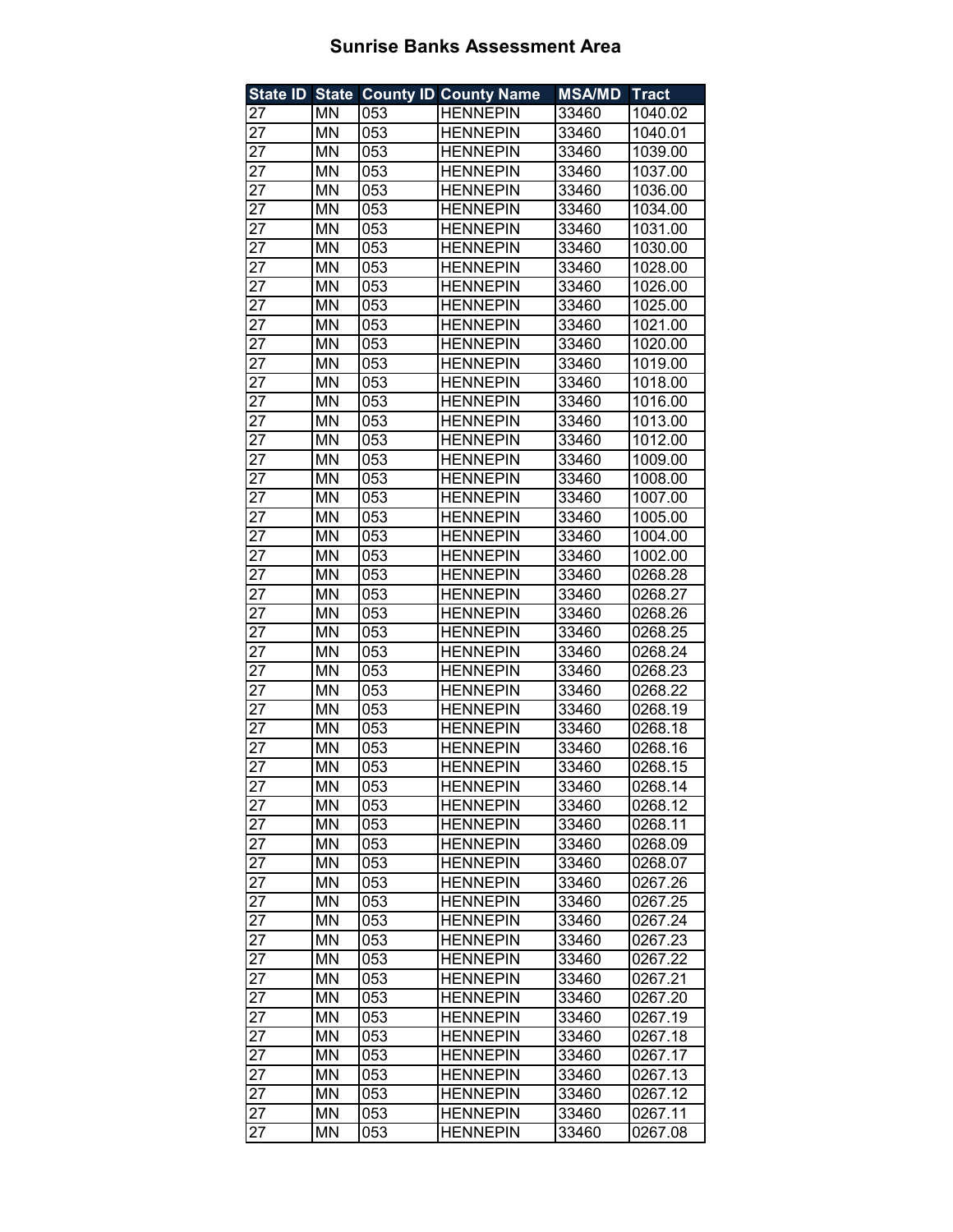| <b>State ID State</b> |                          |     | <b>County ID County Name</b> | <b>MSA/MD</b> | <b>Tract</b> |
|-----------------------|--------------------------|-----|------------------------------|---------------|--------------|
| 27                    | MN                       | 053 | <b>HENNEPIN</b>              | 33460         | 0267.07      |
| 27                    | <b>MN</b>                | 053 | <b>HENNEPIN</b>              | 33460         | 0267.06      |
| 27                    | MN                       | 053 | <b>HENNEPIN</b>              | 33460         | 0267.02      |
| 27                    | <b>MN</b>                | 053 | <b>HENNEPIN</b>              | 33460         | 0266.17      |
| 27                    | MN                       | 053 | <b>HENNEPIN</b>              | 33460         | 0266.16      |
| 27                    | MN                       | 053 | <b>HENNEPIN</b>              | 33460         | 0266.15      |
| 27                    | MN                       | 053 | <b>HENNEPIN</b>              | 33460         | 0266.14      |
| 27                    | MN                       | 053 | <b>HENNEPIN</b>              | 33460         | 0266.11      |
| 27                    | <b>MN</b>                | 053 | <b>HENNEPIN</b>              | 33460         | 0266.10      |
| $\overline{27}$       | MN                       | 053 | <b>HENNEPIN</b>              | 33460         | 0266.09      |
| $\overline{27}$       | <b>MN</b>                | 053 | <b>HENNEPIN</b>              | 33460         | 0266.06      |
| 27                    | <b>MN</b>                | 053 | <b>HENNEPIN</b>              | 33460         | 0266.05      |
| $\overline{27}$       | <b>MN</b>                | 053 | <b>HENNEPIN</b>              | 33460         | 0265.16      |
| 27                    | <b>MN</b>                | 053 | <b>HENNEPIN</b>              | 33460         | 0265.15      |
| 27                    | <b>MN</b>                | 053 | <b>HENNEPIN</b>              | 33460         | 0265.14      |
| 27                    | MN                       | 053 | <b>HENNEPIN</b>              | 33460         | 0265.11      |
| 27                    | MN                       | 053 | <b>HENNEPIN</b>              | 33460         | 0265.10      |
| 27                    | MN                       | 053 | <b>HENNEPIN</b>              | 33460         | 0265.09      |
| 27                    | MN                       | 053 | <b>HENNEPIN</b>              | 33460         | 0265.08      |
| 27                    | MN                       | 053 | <b>HENNEPIN</b>              | 33460         | 0265.07      |
| 27                    | MN                       | 053 | <b>HENNEPIN</b>              | 33460         | 0265.05      |
| 27                    | MN                       | 053 | <b>HENNEPIN</b>              | 33460         | 0264.06      |
| 27                    | <b>MN</b>                | 053 | <b>HENNEPIN</b>              | 33460         | 0264.05      |
| 27                    | MN                       | 053 | <b>HENNEPIN</b>              | 33460         | 0264.04      |
| 27                    | MN                       | 053 | <b>HENNEPIN</b>              | 33460         | 0264.03      |
| 27                    | MN                       | 053 | <b>HENNEPIN</b>              | 33460         | 0263.02      |
| 27                    | MN                       | 053 | <b>HENNEPIN</b>              | 33460         | 0263.01      |
| 27                    | MN                       | 053 | <b>HENNEPIN</b>              | 33460         | 0262.08      |
| 27                    | <b>MN</b>                | 053 | <b>HENNEPIN</b>              | 33460         | 0262.07      |
| 27                    | <b>MN</b>                | 053 | <b>HENNEPIN</b>              | 33460         | 0262.06      |
| 27                    | <b>MN</b>                | 053 | <b>HENNEPIN</b>              | 33460         | 0262.05      |
| 27                    | MN                       | 053 | <b>HENNEPIN</b>              | 33460         | 0262.02      |
| 27                    | <b>MN</b>                | 053 | <b>HENNEPIN</b>              | 33460         | 0262.01      |
| 27                    | MN                       | 053 | <b>HENNEPIN</b>              | 33460         | 0261.04      |
| 27                    | MN                       | 053 | <b>HENNEPIN</b>              | 33460         | 0261.03      |
| 27                    | MN                       | 053 | <b>HENNEPIN</b>              | 33460         | 0261.01      |
| 27                    | MN                       | 053 | <b>HENNEPIN</b>              | 33460         | 0260.20      |
| 27                    | $\overline{\mathsf{MN}}$ | 053 | <b>HENNEPIN</b>              | 33460         | 0260.19      |
| 27                    | MN                       | 053 | <b>HENNEPIN</b>              | 33460         | 0260.07      |
| 27                    | MN                       | 053 | <b>HENNEPIN</b>              | 33460         | 0260.06      |
| 27                    | MN                       | 053 | <b>HENNEPIN</b>              | 33460         | 0260.05      |
| 27                    | MN                       | 053 | <b>HENNEPIN</b>              | 33460         | 0259.09      |
| 27                    | MN                       | 053 | <b>HENNEPIN</b>              | 33460         | 0259.08      |
| 27                    | MN                       | 053 | <b>HENNEPIN</b>              | 33460         | 0259.07      |
| 27                    | ΜN                       | 053 | <b>HENNEPIN</b>              | 33460         | 0259.06      |
| 27                    | MN                       | 053 | <b>HENNEPIN</b>              | 33460         | 0259.05      |
| 27                    | ΜN                       | 053 | <b>HENNEPIN</b>              | 33460         | 0258.05      |
| 27                    | ΜN                       | 053 | <b>HENNEPIN</b>              | 33460         | 0258.03      |
| 27                    | MN                       | 053 | <b>HENNEPIN</b>              | 33460         | 0258.02      |
| 27                    | MN                       | 053 | <b>HENNEPIN</b>              | 33460         | 0258.01      |
| 27                    | MN                       | 053 | <b>HENNEPIN</b>              | 33460         | 0257.04      |
| 27                    | MN                       | 053 | <b>HENNEPIN</b>              | 33460         | 0257.03      |
| 27                    | ΜN                       | 053 | <b>HENNEPIN</b>              | 33460         | 0257.02      |
| 27                    | MN                       | 053 | <b>HENNEPIN</b>              | 33460         | 0256.05      |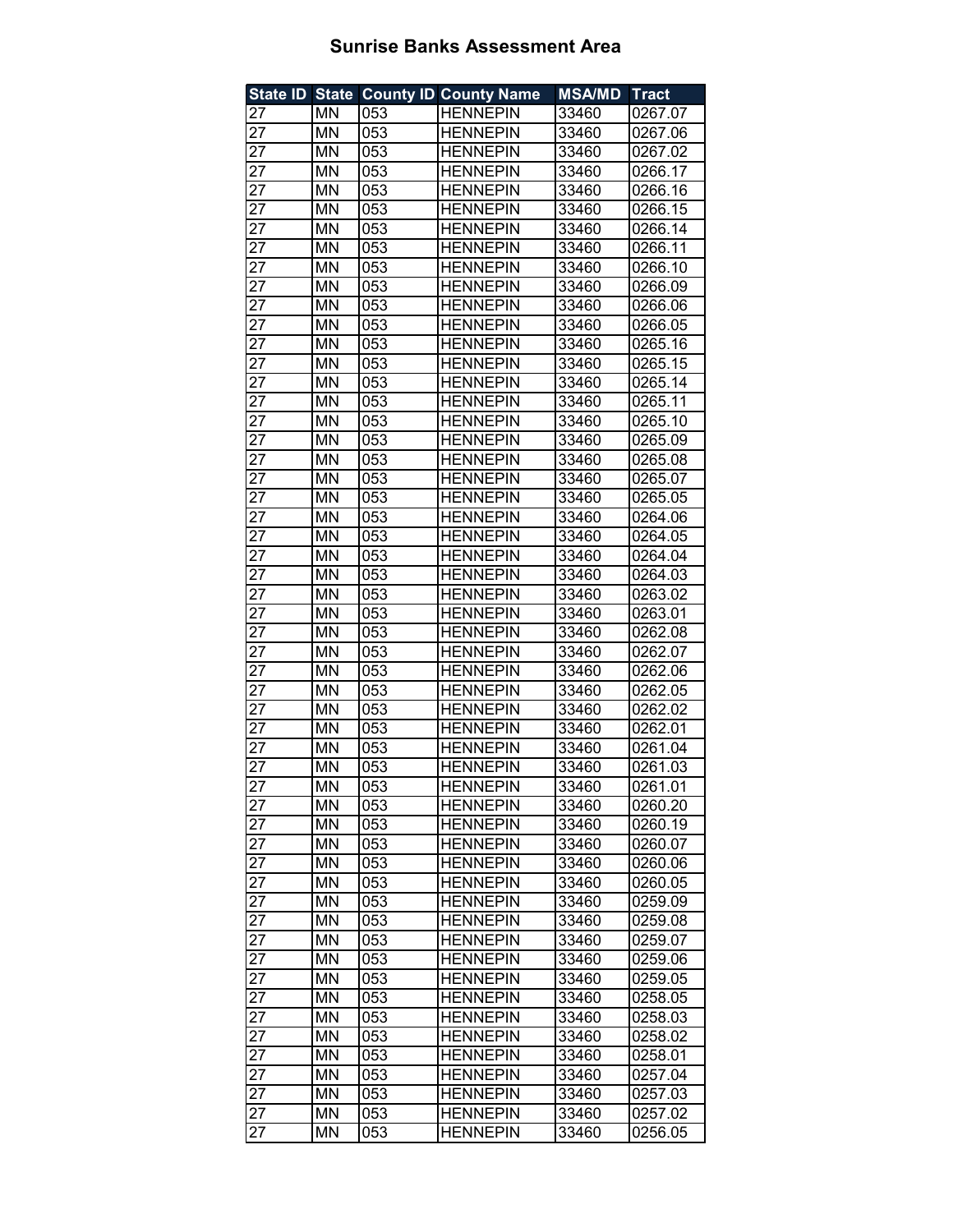| <b>State ID State</b> |                          |     | <b>County ID County Name</b> | <b>MSA/MD</b> | <b>Tract</b> |
|-----------------------|--------------------------|-----|------------------------------|---------------|--------------|
| 27                    | MN                       | 053 | <b>HENNEPIN</b>              | 33460         | 0256.03      |
| 27                    | <b>MN</b>                | 053 | <b>HENNEPIN</b>              | 33460         | 0256.01      |
| 27                    | MN                       | 053 | <b>HENNEPIN</b>              | 33460         | 0254.03      |
| 27                    | MN                       | 053 | <b>HENNEPIN</b>              | 33460         | 0254.01      |
| 27                    | MN                       | 053 | <b>HENNEPIN</b>              | 33460         | 0253.02      |
| 27                    | MN                       | 053 | <b>HENNEPIN</b>              | 33460         | 0253.01      |
| 27                    | MN                       | 053 | <b>HENNEPIN</b>              | 33460         | 0252.05      |
| 27                    | MN                       | 053 | <b>HENNEPIN</b>              | 33460         | 0252.01      |
| 27                    | <b>MN</b>                | 053 | <b>HENNEPIN</b>              | 33460         | 0251.00      |
| $\overline{27}$       | MN                       | 053 | <b>HENNEPIN</b>              | 33460         | 0249.04      |
| $\overline{27}$       | MN                       | 053 | <b>HENNEPIN</b>              | 33460         | 0249.03      |
| 27                    | <b>MN</b>                | 053 | <b>HENNEPIN</b>              | 33460         | 0248.02      |
| $\overline{27}$       | <b>MN</b>                | 053 | <b>HENNEPIN</b>              | 33460         | 0248.01      |
| 27                    | MN                       | 053 | <b>HENNEPIN</b>              | 33460         | 0247.00      |
| 27                    | <b>MN</b>                | 053 | <b>HENNEPIN</b>              | 33460         | 0246.00      |
| 27                    | ΜN                       | 053 | <b>HENNEPIN</b>              | 33460         | 0245.00      |
| 27                    | MN                       | 053 | <b>HENNEPIN</b>              | 33460         | 0244.00      |
| 27                    | MN                       | 053 | <b>HENNEPIN</b>              | 33460         | 0243.00      |
| 27                    | MN                       | 053 | <b>HENNEPIN</b>              | 33460         | 0242.00      |
| 27                    | MN                       | 053 | <b>HENNEPIN</b>              | 33460         | 0241.00      |
| 27                    | MN                       | 053 | <b>HENNEPIN</b>              | 33460         | 0240.06      |
| 27                    | MN                       | 053 | <b>HENNEPIN</b>              | 33460         | 0240.05      |
| 27                    | <b>MN</b>                | 053 | <b>HENNEPIN</b>              | 33460         | 0240.04      |
| 27                    | MN                       | 053 | <b>HENNEPIN</b>              | 33460         | 0240.03      |
| 27                    | MN                       | 053 | <b>HENNEPIN</b>              | 33460         | 0239.03      |
| 27                    | MN                       | 053 | <b>HENNEPIN</b>              | 33460         | 0239.02      |
| 27                    | MN                       | 053 | <b>HENNEPIN</b>              | 33460         | 0239.01      |
| 27                    | MN                       | 053 | <b>HENNEPIN</b>              | 33460         | 0238.02      |
| 27                    | <b>MN</b>                | 053 | <b>HENNEPIN</b>              | 33460         | 0238.01      |
| 27                    | <b>MN</b>                | 053 | <b>HENNEPIN</b>              | 33460         | 0237.00      |
| 27                    | <b>MN</b>                | 053 | <b>HENNEPIN</b>              | 33460         | 0236.00      |
| 27                    | MN                       | 053 | <b>HENNEPIN</b>              | 33460         | 0235.02      |
| 27                    | <b>MN</b>                | 053 | <b>HENNEPIN</b>              | 33460         | 0235.01      |
| 27                    | MN                       | 053 | <b>HENNEPIN</b>              | 33460         | 0234.02      |
| 27                    | MN                       | 053 | <b>HENNEPIN</b>              | 33460         | 0234.01      |
| 27                    | ΜN                       | 053 | <b>HENNEPIN</b>              | 33460         | 0233.00      |
| 27                    | MN                       | 053 | <b>HENNEPIN</b>              | 33460         | 0232.02      |
| 27                    | $\overline{\mathsf{MN}}$ | 053 | <b>HENNEPIN</b>              | 33460         | 0232.01      |
| 27                    | MN                       | 053 | <b>HENNEPIN</b>              | 33460         | 0231.00      |
| 27                    | MN                       | 053 | <b>HENNEPIN</b>              | 33460         | 0230.00      |
| 27                    | MN                       | 053 | <b>HENNEPIN</b>              | 33460         | 0229.02      |
| 27                    | MN                       | 053 | <b>HENNEPIN</b>              | 33460         | 0229.01      |
| 27                    | MN                       | 053 | <b>HENNEPIN</b>              | 33460         | 0228.02      |
| 27                    | MN                       | 053 | <b>HENNEPIN</b>              | 33460         | 0228.01      |
| 27                    | ΜN                       | 053 | <b>HENNEPIN</b>              | 33460         | 0227.00      |
| 27                    | MN                       | 053 | <b>HENNEPIN</b>              | 33460         | 0224.00      |
| 27                    | ΜN                       | 053 | <b>HENNEPIN</b>              | 33460         | 0223.02      |
| 27                    | ΜN                       | 053 | <b>HENNEPIN</b>              | 33460         | 0223.01      |
| 27                    | MN                       | 053 | <b>HENNEPIN</b>              | 33460         | 0222.00      |
| 27                    | MN                       | 053 | <b>HENNEPIN</b>              | 33460         | 0221.02      |
| 27                    | MN                       | 053 | <b>HENNEPIN</b>              | 33460         | 0221.01      |
| 27                    | MN                       | 053 | <b>HENNEPIN</b>              | 33460         | 0220.00      |
| 27                    | ΜN                       | 053 | <b>HENNEPIN</b>              | 33460         | 0219.00      |
| 27                    | MN                       | 053 | <b>HENNEPIN</b>              | 33460         | 0218.00      |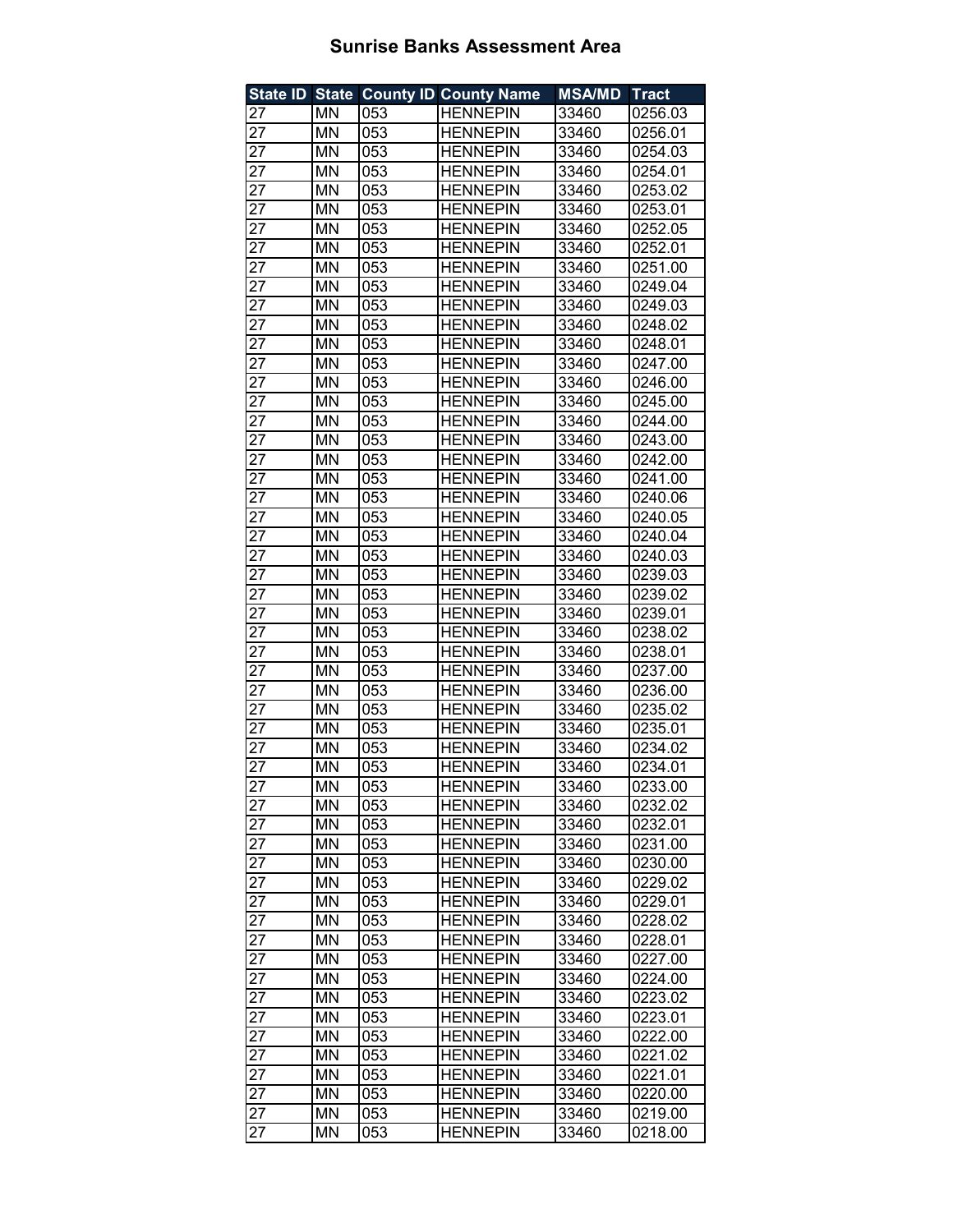| <b>State ID State</b> |                          |     | <b>County ID County Name</b> | <b>MSA/MD</b> | <b>Tract</b> |
|-----------------------|--------------------------|-----|------------------------------|---------------|--------------|
| 27                    | MN                       | 053 | <b>HENNEPIN</b>              | 33460         | 0217.00      |
| 27                    | <b>MN</b>                | 053 | <b>HENNEPIN</b>              | 33460         | 0216.02      |
| 27                    | MN                       | 053 | <b>HENNEPIN</b>              | 33460         | 0216.01      |
| 27                    | <b>MN</b>                | 053 | <b>HENNEPIN</b>              | 33460         | 0215.05      |
| 27                    | MN                       | 053 | <b>HENNEPIN</b>              | 33460         | 0215.04      |
| 27                    | MN                       | 053 | <b>HENNEPIN</b>              | 33460         | 0215.03      |
| 27                    | MN                       | 053 | <b>HENNEPIN</b>              | 33460         | 0215.02      |
| 27                    | MN                       | 053 | <b>HENNEPIN</b>              | 33460         | 0215.01      |
| 27                    | <b>MN</b>                | 053 | <b>HENNEPIN</b>              | 33460         | 0214.00      |
| $\overline{27}$       | MN                       | 053 | <b>HENNEPIN</b>              | 33460         | 0213.00      |
| $\overline{27}$       | <b>MN</b>                | 053 | <b>HENNEPIN</b>              | 33460         | 0212.00      |
| 27                    | <b>MN</b>                | 053 | <b>HENNEPIN</b>              | 33460         | 0211.00      |
| $\overline{27}$       | <b>MN</b>                | 053 | <b>HENNEPIN</b>              | 33460         | 0210.02      |
| 27                    | MN                       | 053 | <b>HENNEPIN</b>              | 33460         | 0210.01      |
| 27                    | <b>MN</b>                | 053 | <b>HENNEPIN</b>              | 33460         | 0209.03      |
| 27                    | MN                       | 053 | <b>HENNEPIN</b>              | 33460         | 0209.02      |
| 27                    | MN                       | 053 | <b>HENNEPIN</b>              | 33460         | 0208.04      |
| 27                    | MN                       | 053 | <b>HENNEPIN</b>              | 33460         | 0208.01      |
| 27                    | MN                       | 053 | <b>HENNEPIN</b>              | 33460         | 0207.00      |
| 27                    | MN                       | 053 | <b>HENNEPIN</b>              | 33460         | 0206.00      |
| 27                    | MN                       | 053 | <b>HENNEPIN</b>              | 33460         | 0205.00      |
| 27                    | MN                       | 053 | <b>HENNEPIN</b>              | 33460         | 0204.00      |
| 27                    | <b>MN</b>                | 053 | <b>HENNEPIN</b>              | 33460         | 0203.04      |
| 27                    | MN                       | 053 | <b>HENNEPIN</b>              | 33460         | 0203.03      |
| 27                    | MN                       | 053 | <b>HENNEPIN</b>              | 33460         | 0203.02      |
| 27                    | MN                       | 053 | <b>HENNEPIN</b>              | 33460         | 0203.01      |
| 27                    | MN                       | 053 | <b>HENNEPIN</b>              | 33460         | 0202.02      |
| 27                    | <b>MN</b>                | 053 | <b>HENNEPIN</b>              | 33460         | 0202.01      |
| 27                    | <b>MN</b>                | 053 | <b>HENNEPIN</b>              | 33460         | 0201.02      |
| 27                    | <b>MN</b>                | 053 | <b>HENNEPIN</b>              | 33460         | 0201.01      |
| 27                    | <b>MN</b>                | 053 | <b>HENNEPIN</b>              | 33460         | 0121.02      |
| 27                    | <b>MN</b>                | 053 | <b>HENNEPIN</b>              | 33460         | 0121.01      |
| 27                    | <b>MN</b>                | 053 | <b>HENNEPIN</b>              | 33460         | 0120.03      |
| 27                    | MN                       | 053 | <b>HENNEPIN</b>              | 33460         | 0120.01      |
| 27                    | MN                       | 053 | <b>HENNEPIN</b>              | 33460         | 0119.98      |
| 27                    | ΜN                       | 053 | <b>HENNEPIN</b>              | 33460         | 0118.00      |
| 27                    | MN                       | 053 | <b>HENNEPIN</b>              | 33460         | 0117.04      |
| 27                    | $\overline{\mathsf{MN}}$ | 053 | <b>HENNEPIN</b>              | 33460         | 0117.03      |
| 27                    | MN                       | 053 | <b>HENNEPIN</b>              | 33460         | 0110.00      |
| 27                    | MN                       | 053 | <b>HENNEPIN</b>              | 33460         | 0107.00      |
| 27                    | MN                       | 053 | <b>HENNEPIN</b>              | 33460         | 0106.00      |
| 27                    | MN                       | 053 | <b>HENNEPIN</b>              | 33460         | 0096.00      |
| 27                    | MN                       | 053 | <b>HENNEPIN</b>              | 33460         | 0095.00      |
| 27                    | MN                       | 053 | <b>HENNEPIN</b>              | 33460         | 0085.00      |
| 27                    | ΜN                       | 053 | <b>HENNEPIN</b>              | 33460         | 0084.00      |
| 27                    | MN                       | 053 | <b>HENNEPIN</b>              | 33460         | 0083.00      |
| 27                    | ΜN                       | 053 | <b>HENNEPIN</b>              | 33460         | 0082.00      |
| 27                    | MN                       | 053 | <b>HENNEPIN</b>              | 33460         | 0081.00      |
| 27                    | MN                       | 053 | <b>HENNEPIN</b>              | 33460         | 0078.01      |
| 27                    | MN                       | 053 | HENNEPIN                     | 33460         | 0077.00      |
| 27                    | MN                       | 053 | <b>HENNEPIN</b>              | 33460         | 0068.00      |
| 27                    | MN                       | 053 | <b>HENNEPIN</b>              | 33460         | 0059.02      |
| 27                    | ΜN                       | 053 | <b>HENNEPIN</b>              | 33460         | 0059.01      |
| 27                    | MN                       | 053 | <b>HENNEPIN</b>              | 33460         | 0038.02      |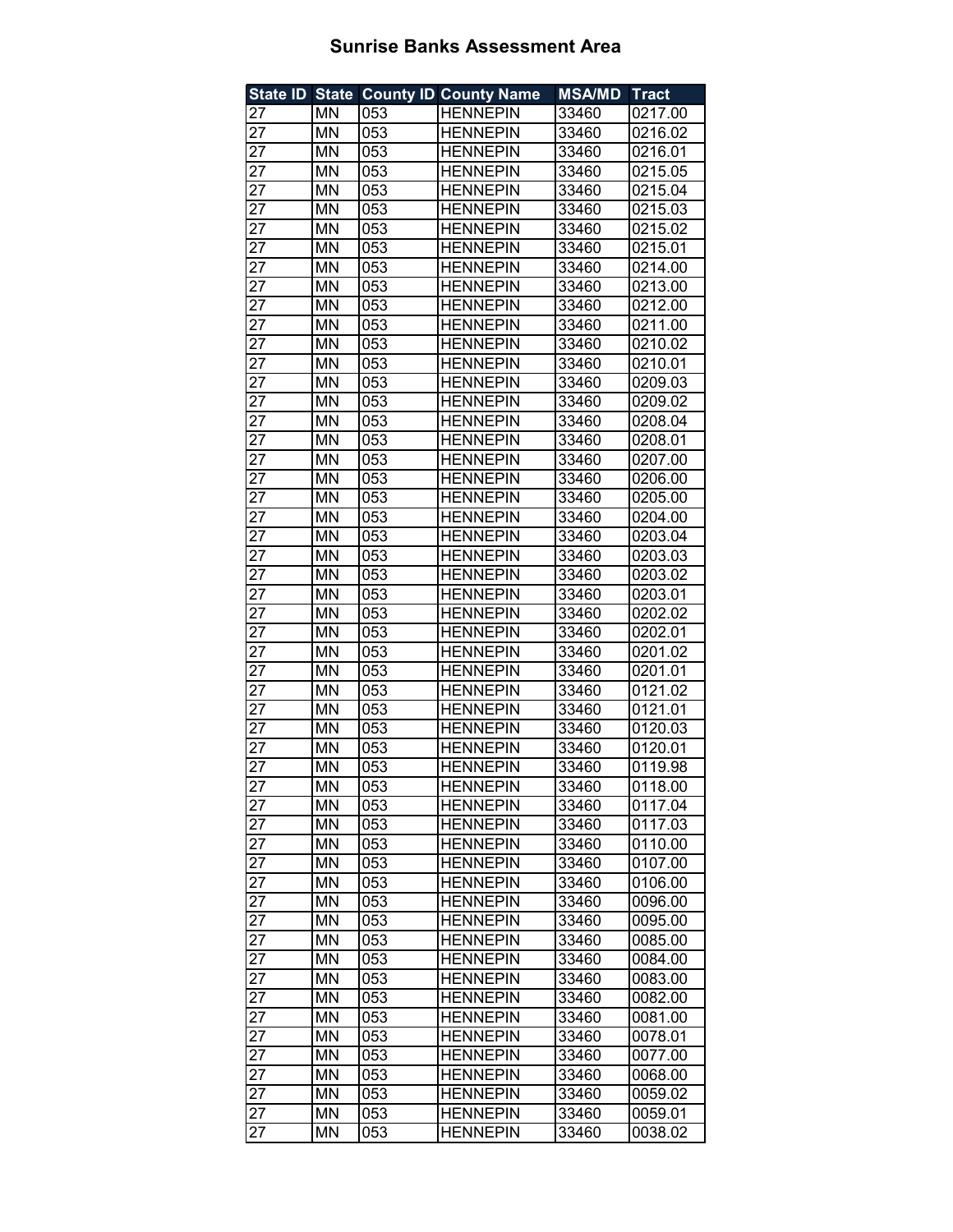| <b>State ID State</b> |           |     | <b>County ID County Name</b> | <b>MSA/MD</b> | <b>Tract</b> |
|-----------------------|-----------|-----|------------------------------|---------------|--------------|
| 27                    | ΜN        | 053 | <b>HENNEPIN</b>              | 33460         | 0038.01      |
| 27                    | MN        | 053 | <b>HENNEPIN</b>              | 33460         | 0033.00      |
| 27                    | MN        | 053 | <b>HENNEPIN</b>              | 33460         | 0032.00      |
| 27                    | <b>MN</b> | 053 | <b>HENNEPIN</b>              | 33460         | 0027.00      |
| 27                    | <b>MN</b> | 053 | <b>HENNEPIN</b>              | 33460         | 0024.00      |
| 27                    | <b>MN</b> | 053 | <b>HENNEPIN</b>              | 33460         | 0022.00      |
| 27                    | MN        | 053 | <b>HENNEPIN</b>              | 33460         | 0017.00      |
| 27                    | MN        | 053 | <b>HENNEPIN</b>              | 33460         | 0011.00      |
| 27                    | MN        | 053 | <b>HENNEPIN</b>              | 33460         | 0006.03      |
| $\overline{27}$       | MN        | 053 | <b>HENNEPIN</b>              | 33460         | 0006.01      |
| 27                    | MN        | 053 | <b>HENNEPIN</b>              | 33460         | 0003.00      |
| 27                    | MN        | 053 | <b>HENNEPIN</b>              | 33460         | 0001.02      |
| 27                    | MN        | 053 | <b>HENNEPIN</b>              | 33460         | 0001.01      |
| $2\overline{7}$       | MN        | 037 | <b>DAKOTA</b>                | 33460         | 0607.26      |
| 27                    | MN        | 037 | <b>DAKOTA</b>                | 33460         | 0607.17      |
| 27                    | <b>MN</b> | 037 | <b>DAKOTA</b>                | 33460         | 0606.06      |
| 27                    | MN        | 037 | <b>DAKOTA</b>                | 33460         | 0606.05      |
| 27                    | MN        | 037 | <b>DAKOTA</b>                | 33460         | 0606.04      |
| 27                    | MN        | 037 | <b>DAKOTA</b>                | 33460         | 0606.03      |
| 27                    | MN        | 037 | <b>DAKOTA</b>                | 33460         | 0605.06      |
| 27                    | MN        | 037 | <b>DAKOTA</b>                | 33460         | 0605.05      |
| 27                    | <b>MN</b> | 037 | <b>DAKOTA</b>                | 33460         | 0604.02      |
| 27                    | <b>MN</b> | 037 | <b>DAKOTA</b>                | 33460         | 0604.01      |
| 27                    | MN        | 037 | <b>DAKOTA</b>                | 33460         | 0603.02      |
| 27                    | MN        | 037 | <b>DAKOTA</b>                | 33460         | 0603.01      |
| 27                    | MN        | 037 | <b>DAKOTA</b>                | 33460         | 0602.02      |
| 27                    | MN        | 037 | <b>DAKOTA</b>                | 33460         | 0602.01      |
| 27                    | MN        | 037 | <b>DAKOTA</b>                | 33460         | 0601.05      |
| 27                    | MN        | 037 | <b>DAKOTA</b>                | 33460         | 0601.04      |
| 27                    | MN        | 037 | <b>DAKOTA</b>                | 33460         | 0601.03      |
| 27                    | MN        | 037 | <b>DAKOTA</b>                | 33460         | 0601.02      |
| 27                    | MN        | 037 | <b>DAKOTA</b>                | 33460         | 0601.01      |
| 27                    | MN        | 003 | <b>ANOKA</b>                 | 33460         | 0515.02      |
| 27                    | MN        | 003 | ANOKA                        | 33460         | 0515.01      |
| 27                    | MN        | 003 | <b>ANOKA</b>                 | 33460         | 0514.00      |
| 27                    | ΜN        | 003 | ANOKA                        | 33460         | 0513.05      |
| 27                    | MN        | 003 | <b>ANOKA</b>                 | 33460         | 0513.04      |
| 27                    | MN        | 003 | <b>ANOKA</b>                 | 33460         | 0513.02      |
| 27                    | MN        | 003 | <b>ANOKA</b>                 | 33460         | 0512.06      |
| 27                    | MN        | 003 | <b>ANOKA</b>                 | 33460         | 0512.03      |
| 27                    | MN        | 003 | <b>ANOKA</b>                 | 33460         | 0512.02      |
| 27                    | ΜN        | 003 | <b>ANOKA</b>                 | 33460         | 0512.01      |
| 27                    | MN        | 003 | <b>ANOKA</b>                 | 33460         | 0511.03      |
| 27                    | ΜN        | 003 | <b>ANOKA</b>                 | 33460         | 0511.02      |
| 27                    | MN        | 003 | <b>ANOKA</b>                 | 33460         | 0511.01      |
| 27                    | MN        | 003 | <b>ANOKA</b>                 | 33460         | 0507.12      |
| 27                    | MN        | 003 | <b>ANOKA</b>                 | 33460         | 0507.11      |
| 27                    | MN        | 003 | <b>ANOKA</b>                 | 33460         | 0507.10      |
| 27                    | ΜN        | 003 | <b>ANOKA</b>                 | 33460         | 0507.09      |
| 27                    | ΜN        | 003 | <b>ANOKA</b>                 | 33460         | 0507.07      |
| 27                    | ΜN        | 003 | ANOKA                        | 33460         | 0507.06      |
| 27                    | ΜN        | 003 | <b>ANOKA</b>                 | 33460         | 0507.04      |
| 27                    | ΜN        | 003 | <b>ANOKA</b>                 | 33460         | 0507.02      |
| 27                    | MN        | 003 | <b>ANOKA</b>                 | 33460         | 0506.12      |